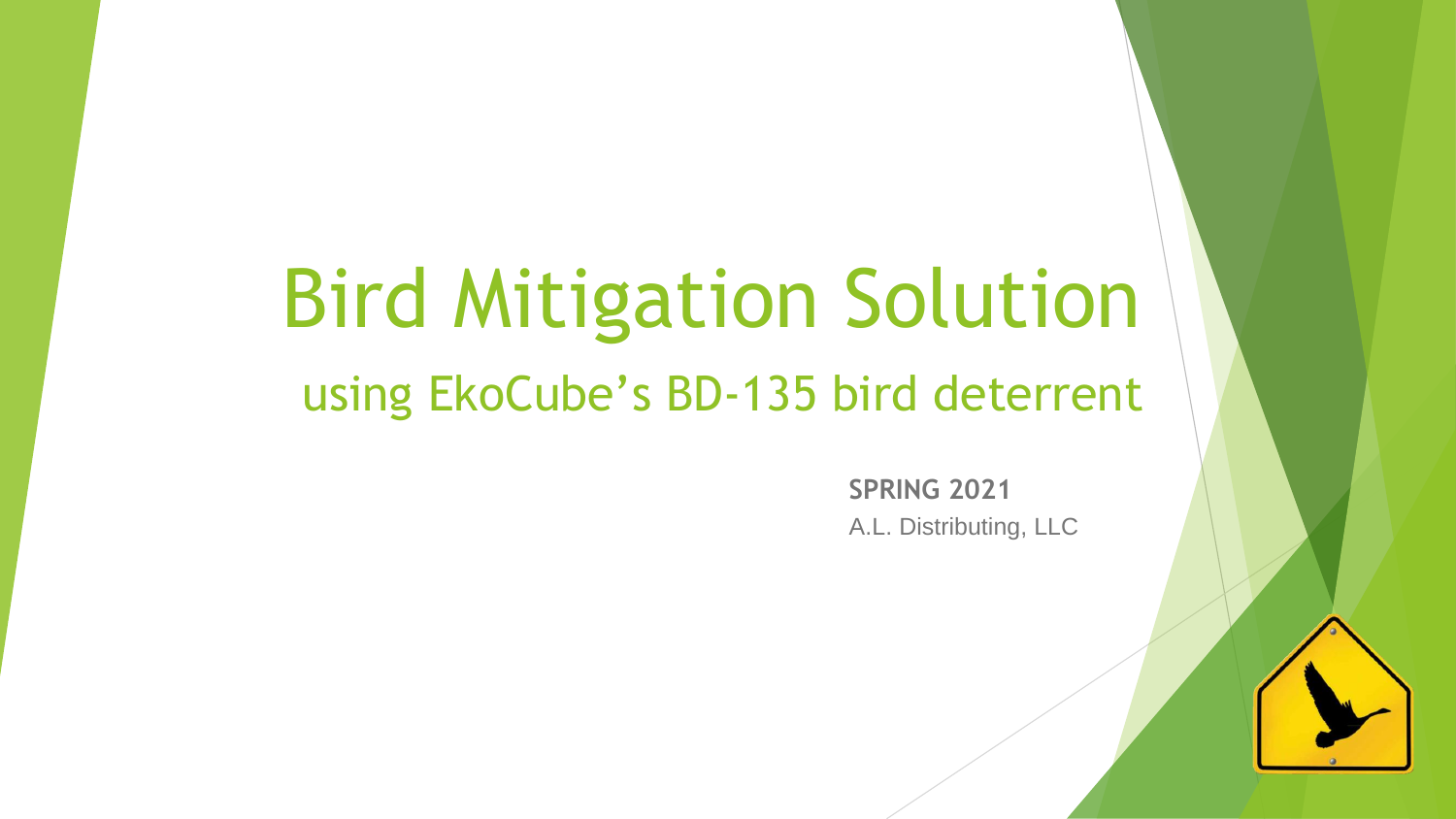### **Frequent Pain Points**

- Bird droppings are both unhealthy and unsightly
- Damage to assets due to acidic bird waste
- Repetitive and expensive cleaning of equipment
- Repetitive cleaning of boats, RV's, golf carts and the like
- Aggressive bird encounters / chases while working, walking, golfing, etc.
- Dangerous bird strikes on aircraft
- Hassel with Federal Depredation Permits & other compliance paperwork
- Inconvenient & costly power outages due to birds in electric sub-stations
- Diminished harvests due to crop damage
- Outdoor dinning plagued by aggressive birds
- Expensive or previously failed mitigation methods
- Need for non-lethal and eco-friendly "green" methods to work with protected species

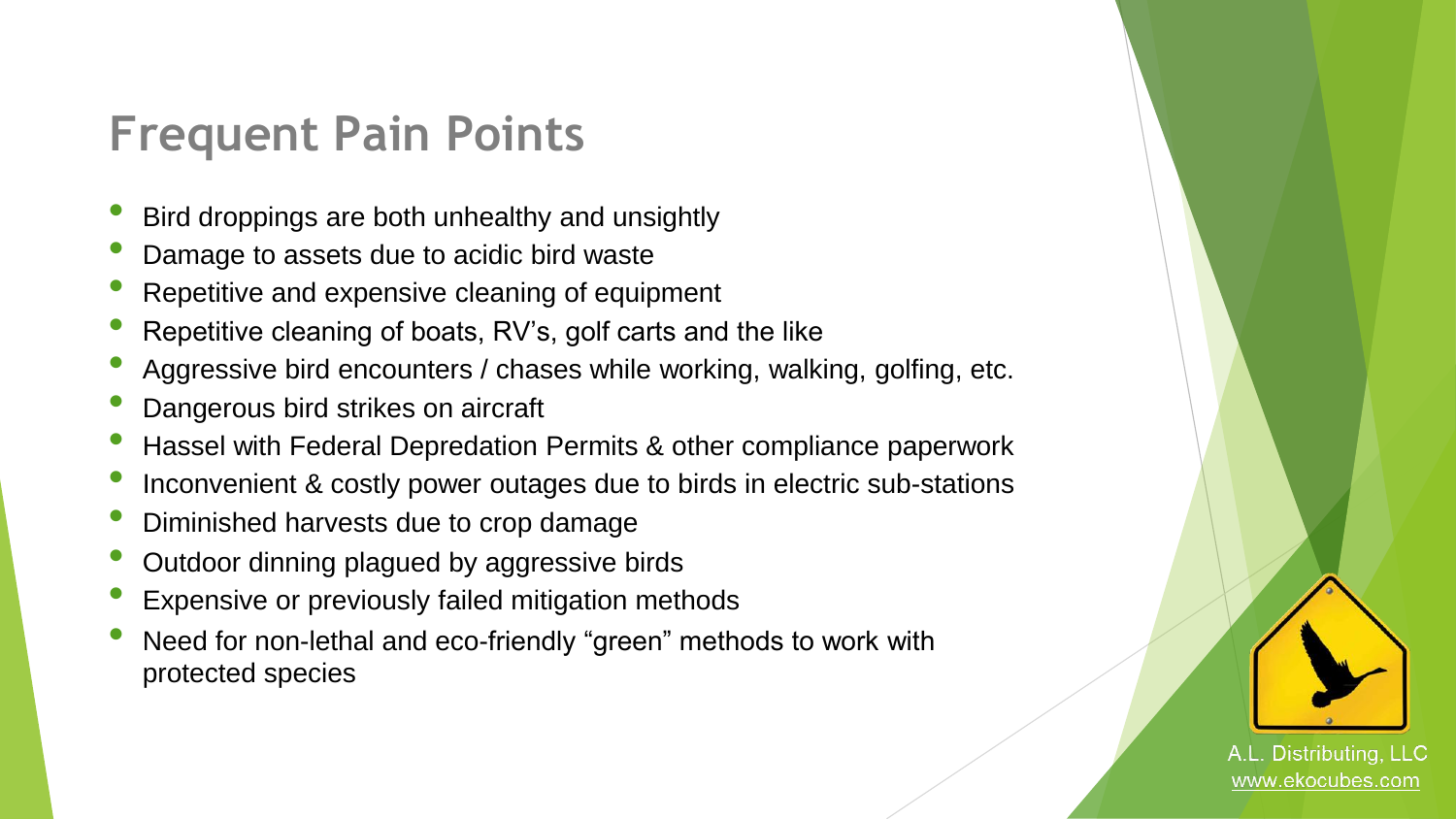# **Current Methods**

- **Physical Deterrent:** Birds will eventually ignore decoys, auto-loop predator calls, sound bursts and flashing objects.
- **Lasers:** Careful placement required to avoid eye injuries.
- **Netting:** Nets frequently traps birds unintentionally.
- **Culling Flocks:** Poisoning, shooting and egg addling require clean-up and/or extra reporting. Poisons like Avitrol are slow to kill and cause public relations challenges.
- **Electronic Methods:** Electric wire and mechanical methods need power runs or batteries that require replacement. No coverage during power outages.
- **Chemical Deterrents:** Foggers require hazmat suits for application and have a short duration. Spray systems affect small areas, require special handling. Safety and spillage are a concern. Spillage is costly.

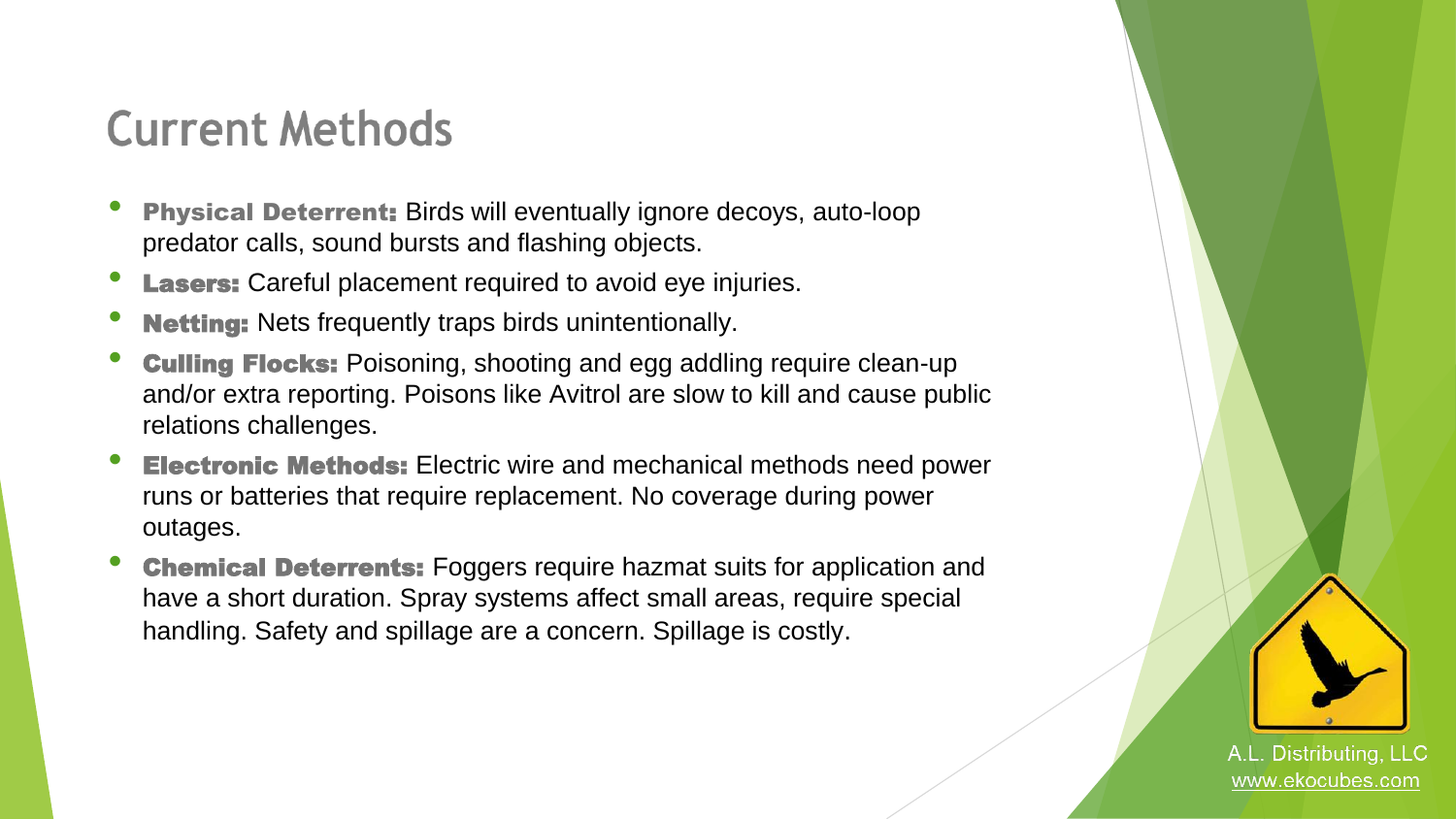### **EkoCube Solution**

- EkoCube's BD-135 releases an aroma that is annoying to birds, not humans
- BD-135's scent irritates the trigeminal nerve, causing birds to relocate
- EkoCube is an effective deterrent to all oviparous (egg laying) species
- Simply place the product near bird roosting areas and let EkoCube do the work
- Within five days of installation, birds will voluntarily leave the area

The EkoCube BD-135 Mitigation System is a natural, non-toxic method to relocate bird habitats. Easy on birds, easy on the planet, and easy on the budget.



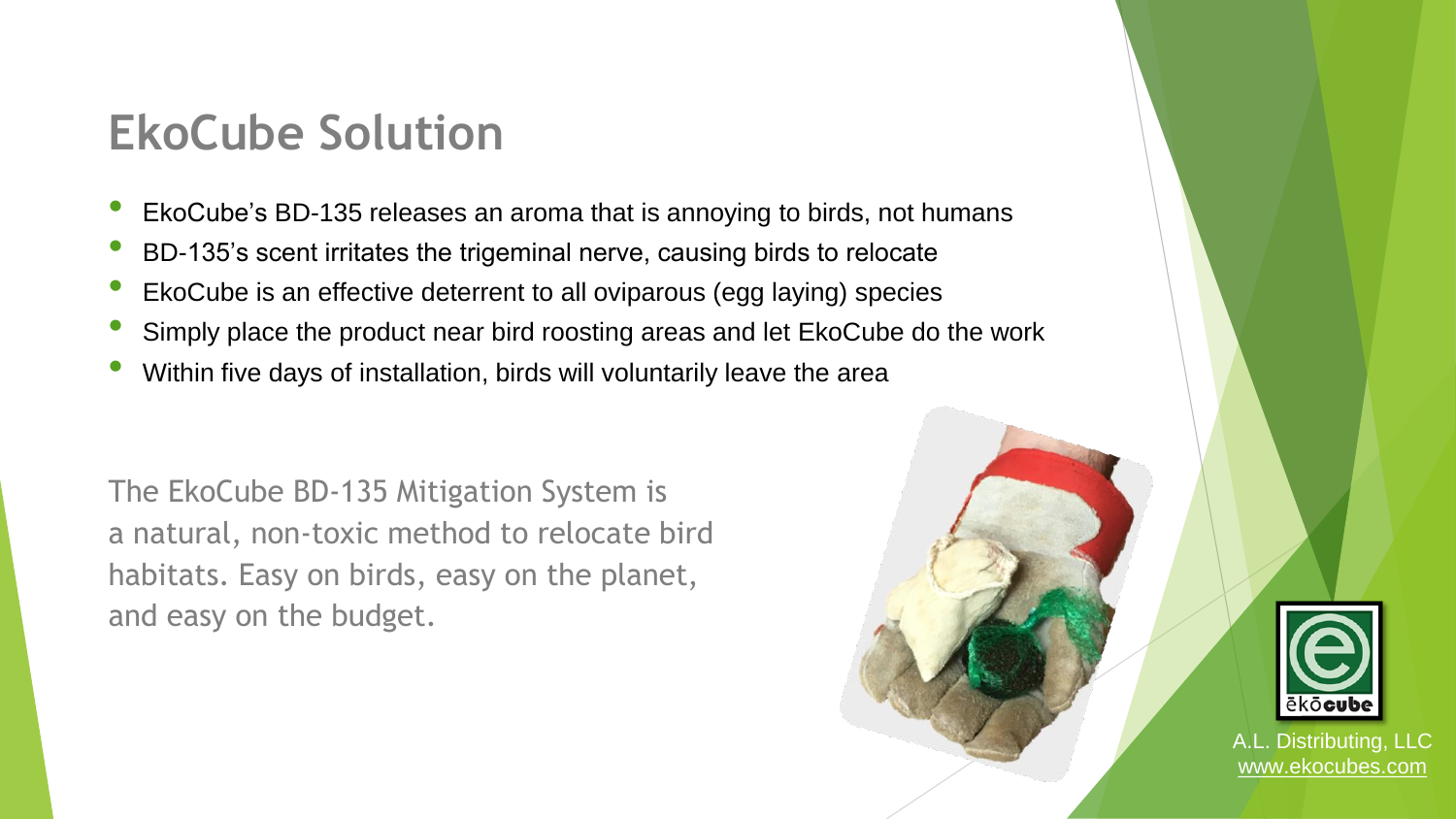### **EkoCube Solution**

- EkoCube's BD-135 Bird Mitigation/Relocation System is EPA certified
- BD-135 is non-toxic and made from food grade ingredients
- All ingredients on the FDA GRAS (Generally Regarded as Safe) list
- All ingredients on AFFCO (American Association of Feed Control Officials) safe list
- EkoCube's BD-135 biodegrades into mostly grain\*



Available in 6 oz. cotton pouches with pull string filled with granular BD-135. \* Product and pouches decompose in approx.1 year.



Available in a 1"x2" diameter semi-solid puck (affectionately called the "cube") placed in a green plastic mesh net.

\* Cubes decompose in approx.1 year. Plastic netting is not biodegradable.



Granular mix available in 25 pound bags. \* Product decomposes in approx.1 year.

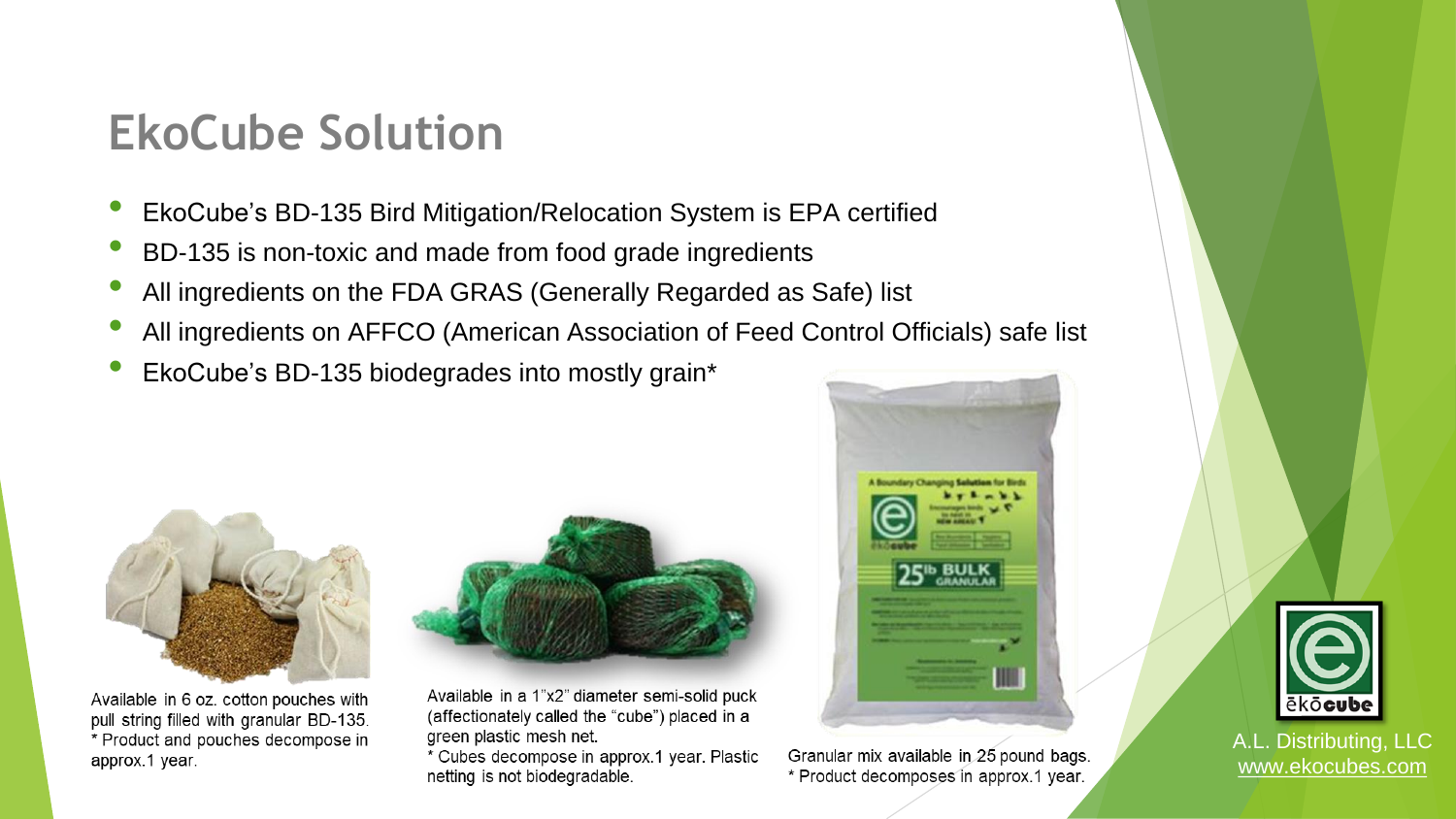# **Application Options**

**Pouches:** Space 4 feet apart, lasts approx. 4-6 weeks

Initially used to move the flock, the increased surface area allows the aroma to be emitted more robustly. Hang near bird roosting areas.

**Cubes:** Space 4-8 feet apart, lasts approx. 3 months

The work horse of the system, cubes are the most cost effective for maintenance. After 6 weeks, initial pouches have expired. Remove pouches and replace with cubes, keeping the 4 foot spacing. After 3 months, remove expired cubes. Move installation method to 8-foot spacing and replace with fresh cubes. From this point forward, keep spacing at 8 feet. After 3 months, replace with fresh cubes.

**Bulk Granular:** 25 lb. bag covers 3,000-4,000 sq.ft., lasts approx. 3-4 weeks

Granular mix can be spread using a broadcast spreader where pouch or cube placements are limited. With an increased surface area, granules can cover greater distances. However, the product can be washed away in a heavy rain storm.

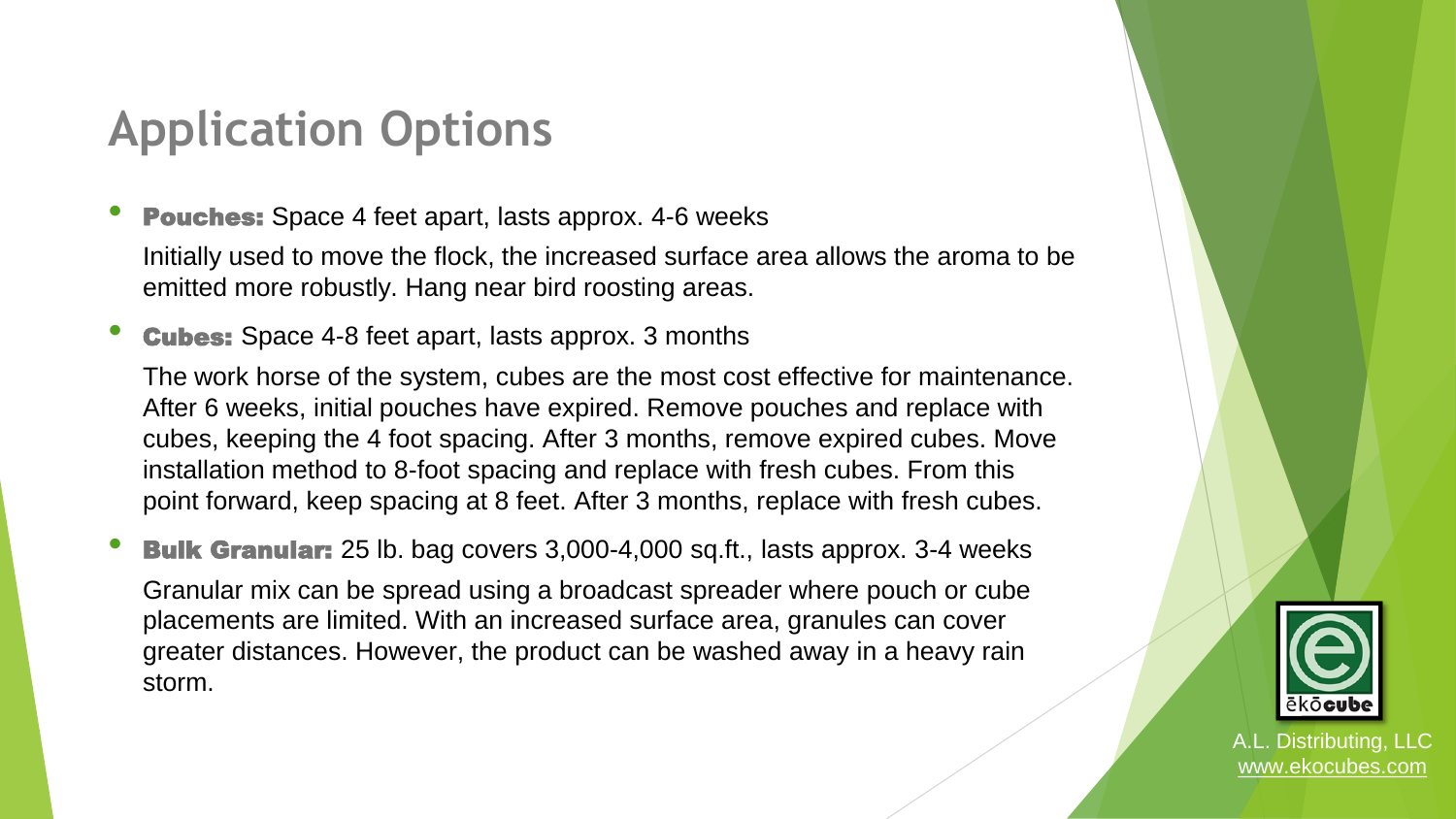# **Tips and Tricks**

- It takes time to retrain birds; 3-5 days or longer, depending on the size of the flock and how long they have been living there.
- You may see birds from time to time. If the product is being used correctly, birds will not stay long and they will not roost or nest. BD-135 is not a force field.
- It's better to use too much product in the beginning than too little. It takes a while for birds to change their habits, but once they're gone, maintenance is easy. Using too little product can cause birds to build up a tolerance. If that happens, more product, time, and money will be needed to achieve the desired outcome.
- Success depends on using the right amount of product, for the right size flock, placed in the right zones, for the right length of time. We are happy to help you!

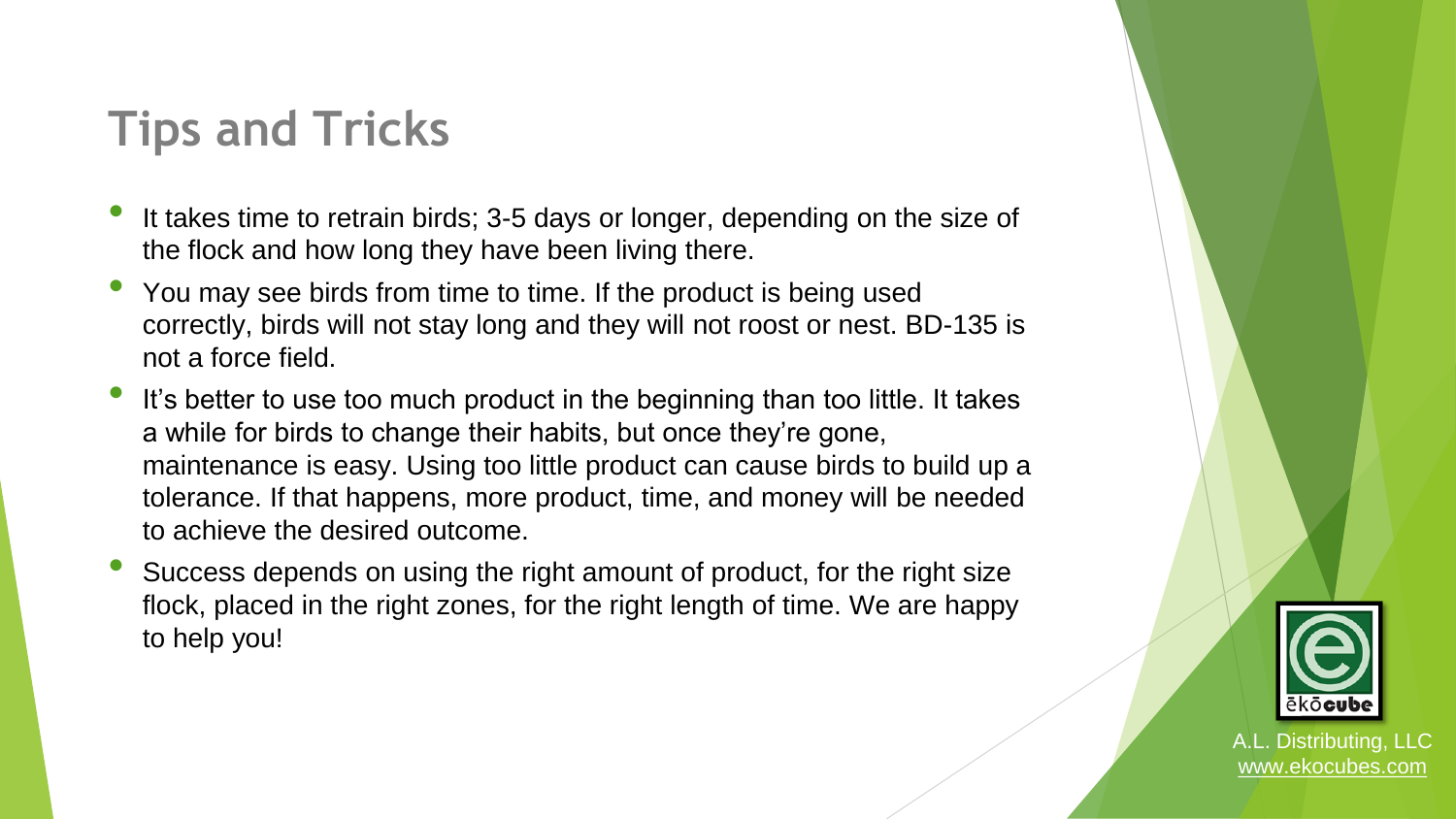#### **BD-135 PRODUCT INSTALLATION GUIDE**



#### **Prep the Area**

- Prep work is key for a successful install
- Area must be free from all nests & droppings. Power washing will help
- If any nests or droppings remain. some birds will stay & new birds will appear, developing a tolerance to
- Overcoming this tolerance will re-٠ quire several months of increased treatment that could become costly
- A successful install will yield results in 5 days or less

**SAFETY** 

**FIRST** 

#### **Place Product**

- . Initially use pouches: 2 oz. cotton sack filled with granular product. Strong & fast acting
- Purpose: Train birds to roost and nest in new habitats away from your assets
- Primary install: place pouches 4-5 feet apart
- Subsequent installs: 5-8 feet apart
- Duration: 6 weeks
- Secure with hooks, nails, zip ties, staples, caulk, etc. that can hold 6 oz. (if not secured, birds will move pouches)
- When placing, consider wind direction and strenoth

Gloves and eye protection recommended. Product can become sticky in warm weather. Garlic is a known eye irritant. Wash hands immediately after each use.

#### **Maintain the Area**

- Switch to cubes: 2" diameter x 1" thick. viscous cube in a mesh bag
- Purpose: Keep birds safe in their new habitat, away from your assets
- Primary Install: Remove pouches and replace with cubes 4-5 feet apart
- Subsequent installs: 5-8 feet apart
- Secure with hooks, nails, zip ties, staples,  $\bullet$ caulk, etc. that can hold 6 oz. (if not secured, birds will move/remove cubes)
- Duration: 3 months
- Replace product promptly every 3 months. Lapses allow birds to return. starting "prep & pouch" cycle over again
- If birds return, a tolerance to BD-135 usually develops. This requires more time and product to achieve desired results

#### **Plan Ahead**

- Anticipate flock movement
- Purpose: keep birds and equipment safe, creating a sanitary environment for business
- Example: Garage Bay #1 installed product and birds moved to Bay#2
- Solution: Anticipate flock movement and place product in both Bay#1 and<br>Bay#2 at the same time
- Freshness of cubes can not be determined by smell. Inactive ingredients retain their aroma but active ingredients do not.
- To maintain results, replace old cubes with fresh cubes every 3 months. regardless of smell
	- \*\*\* Consult state & federal requlations for identification of protected species

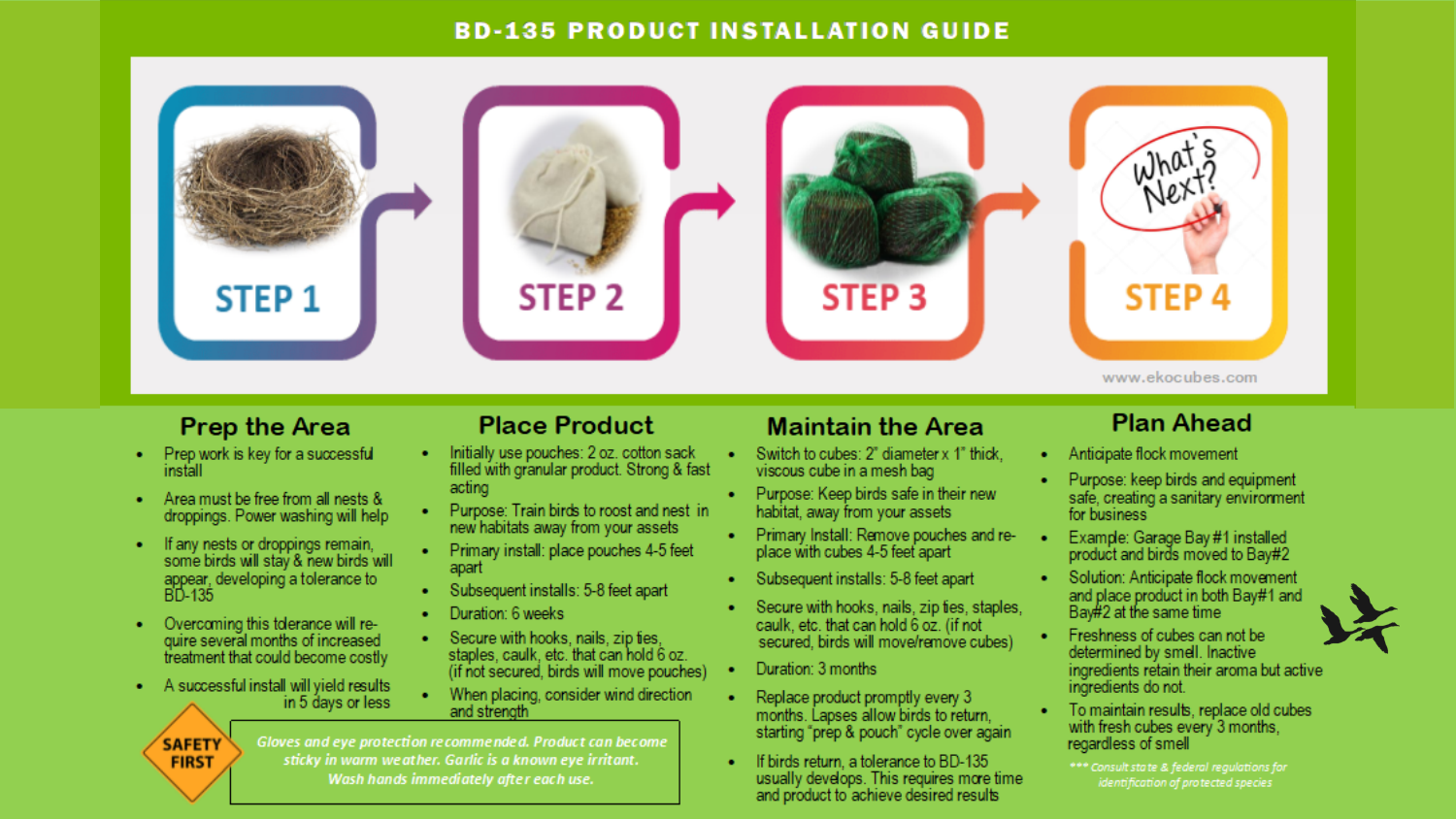# **Deployment Locations**

- **Industrial:** Equipment sheds, equipment, docks, buildings, outdoor break areas, signage, warehouses, walkways
- Commercial: Airports, hotels, golf courses, marinas, restaurants/cafes, parking garages, rental car lots, stadiums, convention centers, strip malls, shopping centers, commercial buildings, gas stations, banks, medical buildings/urgent care, hospitals, construction sites, amusement parks.
- Utilities: Gas, water, sewer, and electric companies
- Municipal: Local, state, and federal buildings, parks, pools, historic sites, schools, businesses, military bases and U.S. boat yards, hospitals, public transportation depots, landfills, recycling centers.
- Agricultural: Crops, orchards, vineyards, feed and water troughs, barns, equipment sheds, and horse stables to protect saddles, blankets and tack.